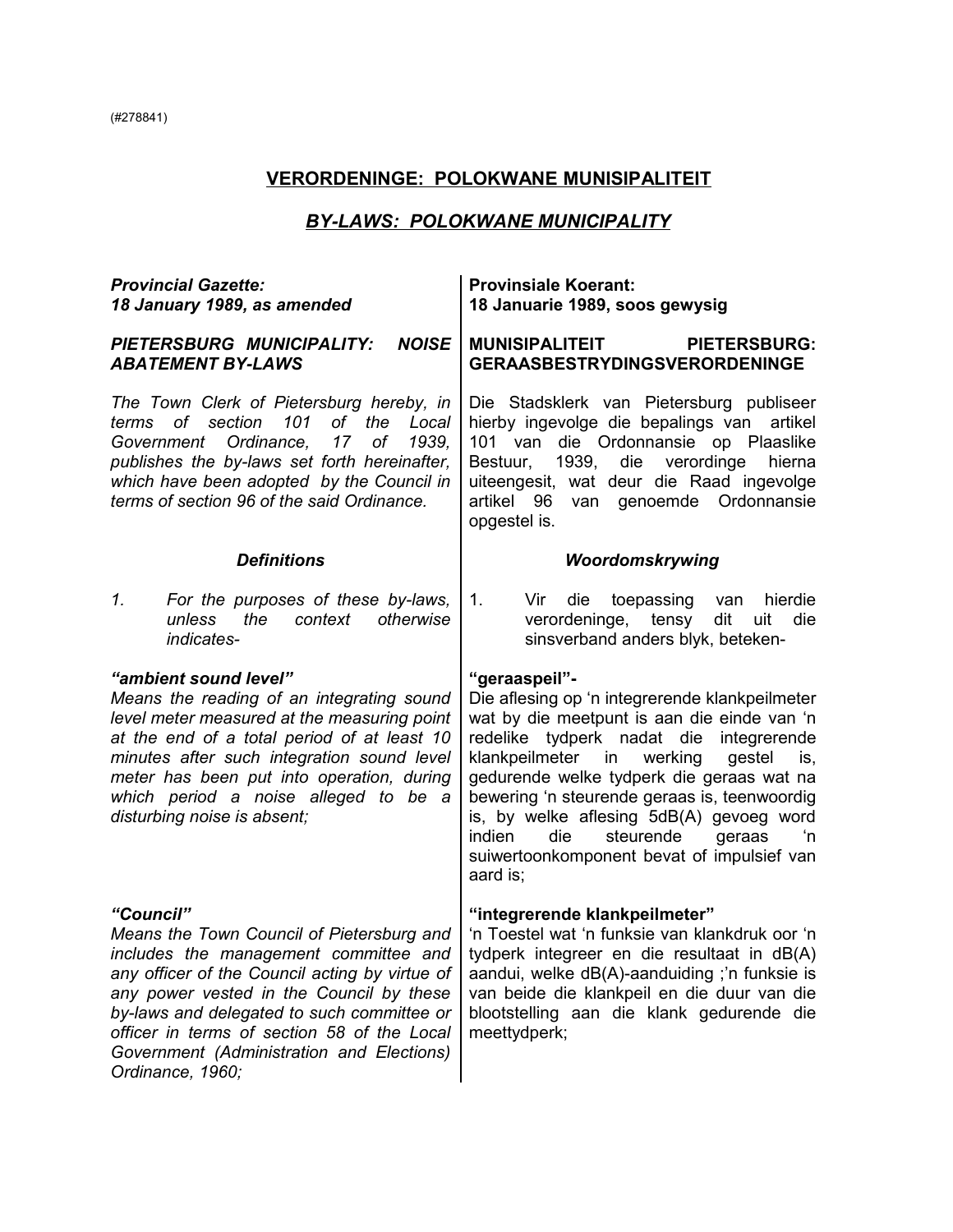*Means a noise level which exceeds the ambient sound level by 7dB(A) or more, and "disturbing" in relation to a noise shall have a corresponding meaning;*

### *"integrating sound level meter"* **"meetpunt"-**

*Means a device integrating a function of sound pressure over a period of time and indicating the result in dB(A), which dB(A) indication is a function of both the sound level and the duration of exposure to the sound during the period of measurement;*

### *"measuring point" means-* **"omgewingsklankpeil"**

- *(a) in relation to a piece of land from which a disturbing noise is emitted, a point beyond the vertical boundaries of the land concerned where, in the opinion of the Chief Health officer, a disturbing noise should be measured in accordance with the provisions of section 3; or*
- *(b) in relation to a multi-occupancy building, a point in such building where, in the opinion of the Chief Health Officer, a disturbing noise should be measured in accordance with the provisions of section 3*

### *"disturbing noise"* **"Hoof Gesondheidsbeampte"**

Die Hoof Gesondheidsbeampte van die Raad of iemand wat deur die Raad gemagtig is om namens hom op te tree of iemand deur die Raad aangestel om uitvoering aan die bepalings van hierdie verordeninge te gee;

- (a) met betrekking tot 'n stuk grond waarvandaan 'n steurende geraas afkomstig is, 'n punt anderkant die vertikale grense van die betrokke grond waar daar na die oordeel van die Hoof Gesondheidsbeampte, 'n steurende geraas ooreenkomstig die bepalings van artikel 3 gemeet behoort te word; of
- (b) met betrekking tot 'n gebou met meer as een okkupant, 'n punt in sodanige gebou waar 'n steurende geraas, na die mening van die Hoof Gesondheidsbeampte, ooreenkomstig die bepalings van artikel 3 gemeet behoort te word;

Die aflesing op 'n integrerende klankpeilmeter wat by die meetpunt geneem is, aan die einde van 'n totale tydperk van minstens 10 minute nadat sodanige integrerende klankpeilmeter in werking gestel is, gedurende welke tydperk 'n geraas wat na bewering 'n steurende geraas is, afwesig is;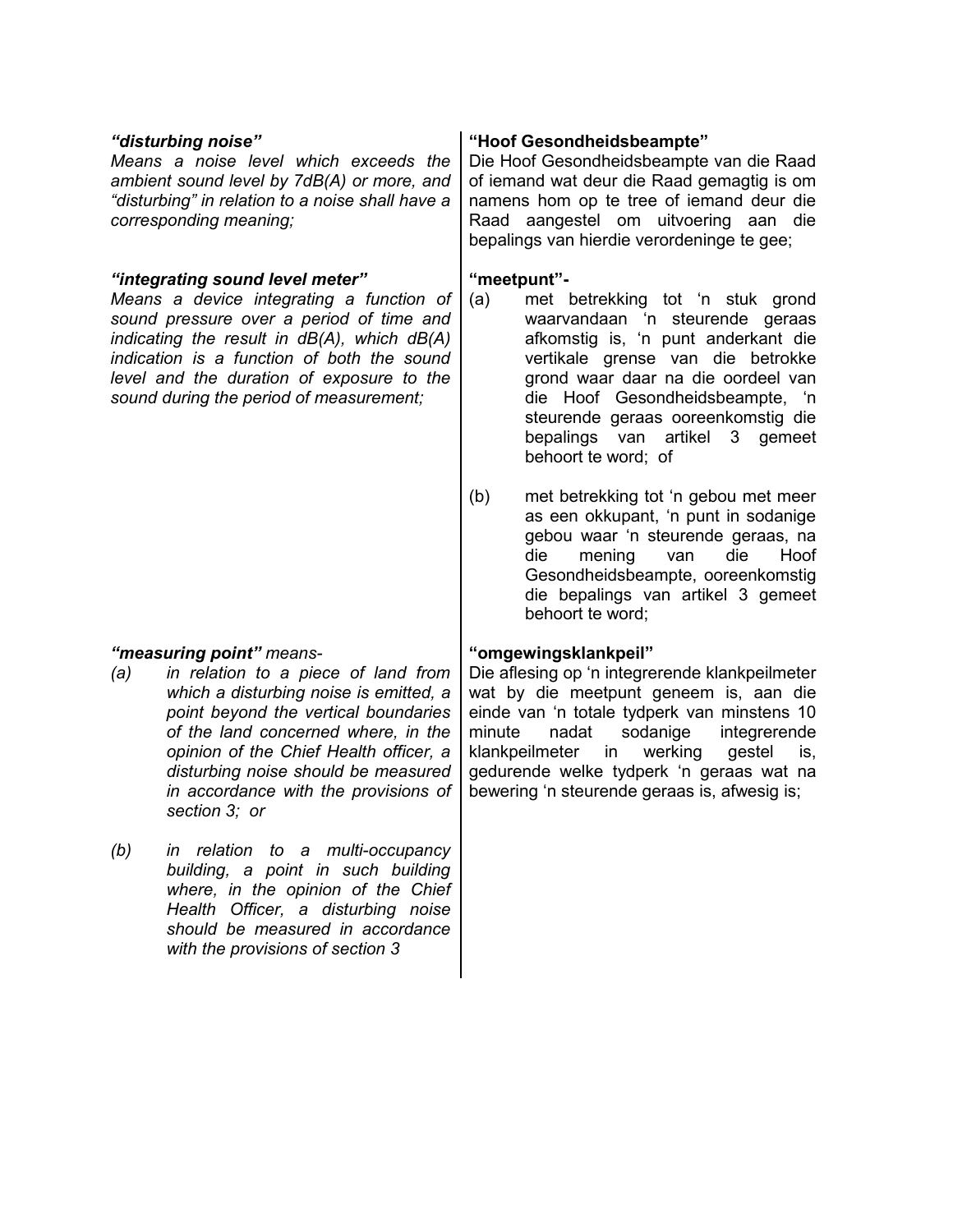|                                                                   | "Chief Health Officer"<br>Means the Chief Health Officer of the<br>Council or any person authorized by the<br>Council to act on his behalf or any person<br>appointed by the Council to give effect to the<br>provisions of these by-laws;                                                                                                                                                                                   | "Raad"<br>Die Stadsraad van Pietersburg en omvat die<br>Bestuurskomitee van daardie Raad of enige<br>beampte deur die Raad in diens geneem,<br>handelende<br>uit<br>hoofde<br>van<br>enige<br>bevoegdheid wat in verband met hierdie<br>verordeninge aan die Raad verleen is en wat<br>ingevolge artikel 58 van die Ordonnansie op<br>Plaaslike<br>Bestuur (Administrasie<br>en<br>Verkiesings), 1960 (Ordonnansie 40 van<br>1960), aan hom gedelegeer is; |  |  |
|-------------------------------------------------------------------|------------------------------------------------------------------------------------------------------------------------------------------------------------------------------------------------------------------------------------------------------------------------------------------------------------------------------------------------------------------------------------------------------------------------------|------------------------------------------------------------------------------------------------------------------------------------------------------------------------------------------------------------------------------------------------------------------------------------------------------------------------------------------------------------------------------------------------------------------------------------------------------------|--|--|
|                                                                   | "noise level"<br>Means the reading on an integrating sound<br>level meter taken at the measuring point at<br>the end of a reasonable period after the<br>integrating sound level has been put into<br>operation during which period the noise<br>alleged to be a disturbing noise is present, to<br>which reading 5dB(A) is added if the<br>disturbing noise contains a pure tone<br>component or is of an impulsive nature. | "steurende geraas"<br>'n geraaspeil wat die omgewingsklankpeil met<br>7dB(A) of meer oorskry, en "steurend" het,<br>met<br>betrekking<br>tot<br>'n<br>geraas,<br>ooreenstemmende betekenis.                                                                                                                                                                                                                                                                |  |  |
|                                                                   | <b>Offences</b>                                                                                                                                                                                                                                                                                                                                                                                                              | <b>Oortredings</b>                                                                                                                                                                                                                                                                                                                                                                                                                                         |  |  |
| 2(1)                                                              | No person shall make, produce,<br>cause or permit to be made or<br>produced by any person, machine,<br>animal, bird, device or apparatus or<br>any combination of these, a noise<br>which is a disturbing noise.                                                                                                                                                                                                             | 2(1)<br>Niemand mag 'n geraas wat 'n<br>steurende<br>is,<br>geraas<br>maak,<br>voortbring, veroorsaak of toelaat dat<br>dit gemaak of voortgebring word deur<br>'n persoon, masjien, dier, voël, toestel<br>of apparaat of enige kombinasie<br>hiervan nie.                                                                                                                                                                                                |  |  |
| (2)                                                               | who<br>contravenes<br>Any<br>person<br>subsection (1) shall be guilty of an<br>offence.                                                                                                                                                                                                                                                                                                                                      | die<br>bepalings<br>(2)<br>lemand<br>wat<br>van<br>subartikel (1) oortree, is skuldig aan 'n<br>misdryf.                                                                                                                                                                                                                                                                                                                                                   |  |  |
| <b>Measuring of Ambient Sound level and</b><br><b>Noise Level</b> |                                                                                                                                                                                                                                                                                                                                                                                                                              | Meting van omgewingsklankpeil en<br>Geraaspeil                                                                                                                                                                                                                                                                                                                                                                                                             |  |  |
| 3(1)                                                              | When the ambient sound level or<br>noise level is measured and read in                                                                                                                                                                                                                                                                                                                                                       | 3(1)<br>Wanneer die omgewingsklankpeil of<br>hierdie<br>geraaspeil<br>ingevolge<br>verordeninge                                                                                                                                                                                                                                                                                                                                                            |  |  |

word, word sodanige meting en aflesing gedoen in die geval van-

*measurement and reading shall be*

*don in the case of-*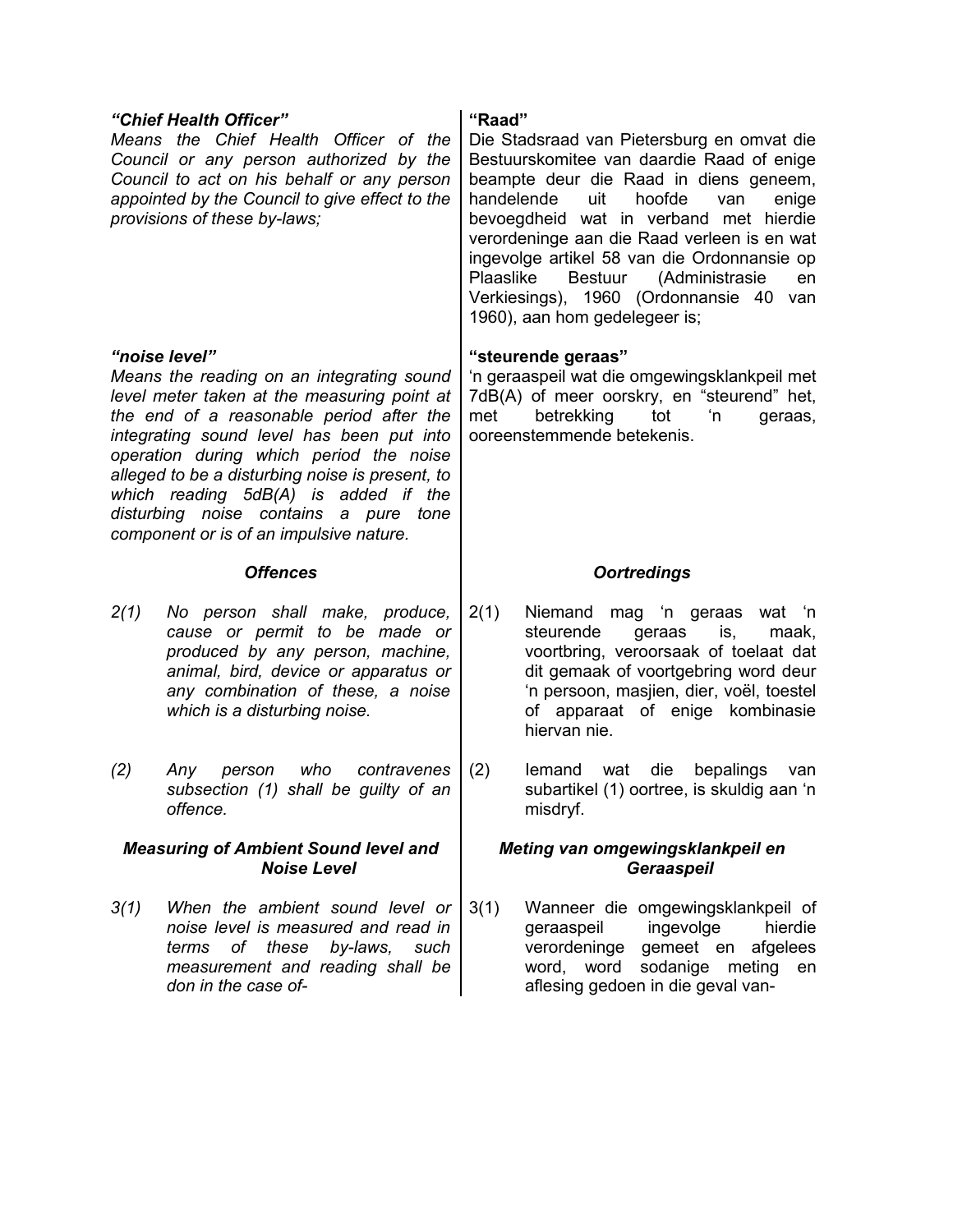- *(a) outdoor measurements on a piece of land with the microphone of the integrating sound level meter at least 1,2m but no more than 1,4m above the ground and at least 3,5m distant from walls, buildings, or other soundreflecting surfaces.*
- *(b) indoor measurements in a room or enclosed space with the microphone of the integrating sound level meter at least 1,2m but no more than 1,4m above the floor and at least 1,2m distant from any wall, with all the windows and outside doors of such room or enclosed space completely open.*

*(2) The microphone of an integrating sound level meter shall at all times be equipped with a wind shield.*

### *Powers of the Chief Health Officer Bevoegdheid van die Hoof*

*4(1) If the medical officer of health, as the result of a complain lodged with him, is satisfied that a noise emanating from any building, premises or street is a disturbing noise, he may, in a written notice, instruct the person causing or responsible for the disturbing noise or the owner of such building or premises on which the disturbing noise is caused, or both of them, within a period specified in such notice to stop such noise or have it stopped or take the necessary steps to reduce the disturbing noise level to a level which complies with the provisions of these by-laws: Provided that if the Chief Health Officer is satisfied that the disturbing noise is due to or caused by-*

- (a) buitenshuise meetings op 'n stuk grond met die mikrofoon van die integrerende klankpeilmeter minstens 1,2m maar hoogstens 1,4m bokant die grond en minstens 3,5m weg van mure, geboue of ander klankweerkaatsende oppervlakte af;
- (b) binnenshuise metings in 'n vertrek of ingeslote ruimte met die mikrofoon van die integrerende klankpeilmeter minstens 1,2m maar hoogstens 1,4m bokant die vloer en minstens 1,2m weg van enige muur of ingeslote ruimte heeltemal oop.
- (2) Die mikrofoon van 'n integrerende klankpeilmeter word te alle tye van 'n windskerm voorsien

# *Gesondheidsbeampte*

4(1) Indien die Hoof Gesondheidsbeampte as gevolg van 'nklag wat by hom ingedien is, daarvan oortuig is dat 'n geraas wat vanuit 'n gebou of 'n perseel of vanaf 'n straat afkomstig is 'n steurende geraas is, kan hy die persoon wat sodanige geraas veroorsaak of daarvoor verantwoordelik is, of die eienaar van sodanige gebou of perseel waaruit of waarvandaan sodanige geraas afkomstig, of beide, skriftelik gelas om binne 'n tydperk wat in sodanige lasgewing vermeld is sodangie geraas te staak of te laat staak of die nodige stappe te doen om die peil van die steurende geraas te verlaag tot 'n peil wat aan die bepalings van hierdie verordeninge voldoen: Met dien verstande dat, indien die Hoof Gesondheidsbeampte daarvan oortuig is dat die steurende geraas te wyte is aan, of veroorsaak word deur-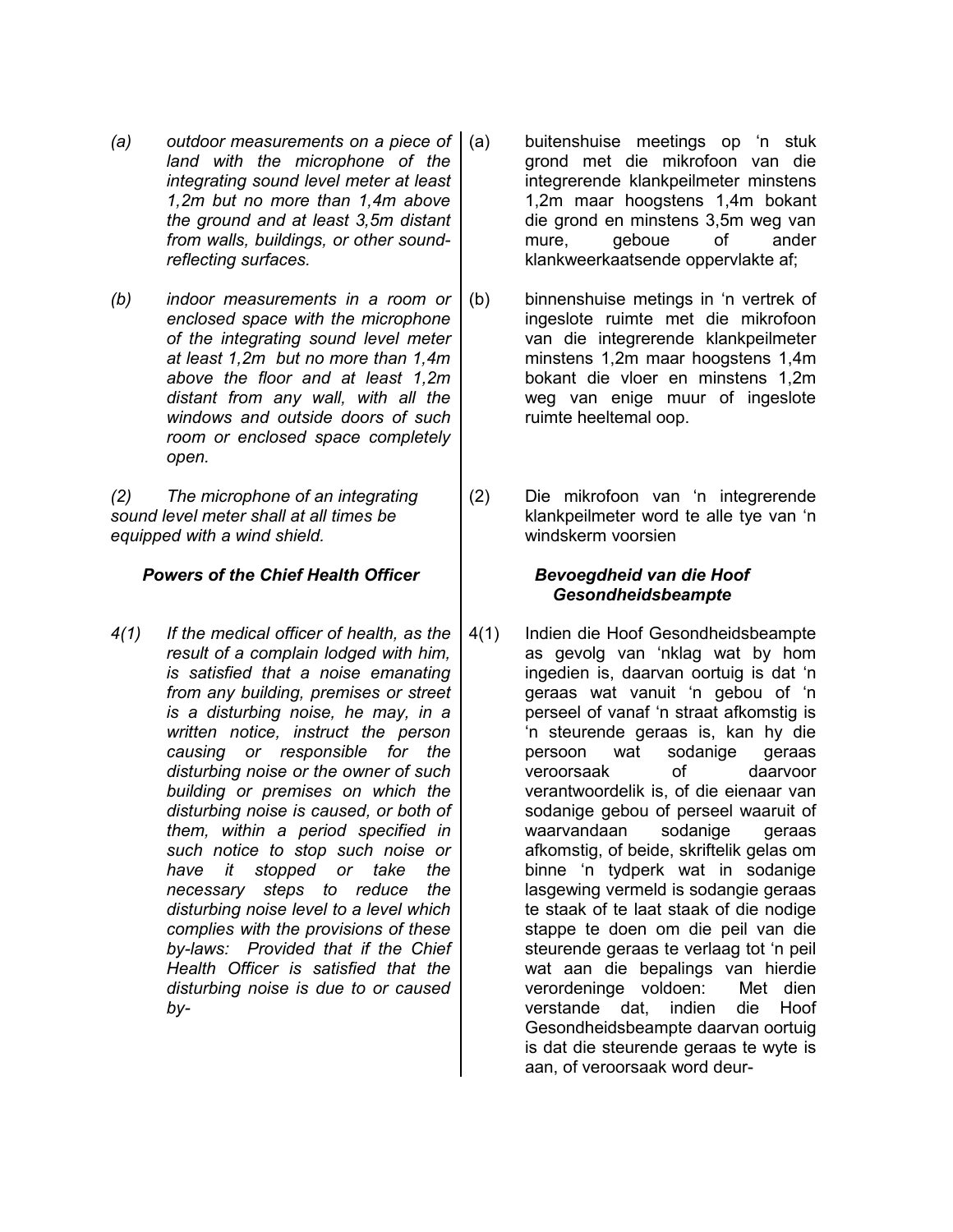|  | (a) | the working of- | $\vert$ (a) |  |
|--|-----|-----------------|-------------|--|
|--|-----|-----------------|-------------|--|

*(i) a machine or apparatus which is necessary for the maintenance or repair of property, or the protection of life, property or public services;*

*(ii) garden equipment;* (ii) tuintoerusting;

*(iii) a machine or device, the noise level of which has, in the opinion of the medical officer of health, been reduced or muffled according to the best practicable methods and which continues to be disturbing;*

*(b) a sports meeting; or* (b) 'n sportbyeenkoms; of

*(c) circumstance or activities beyond the control of the person responsible for causing the disturbing noise;*

*he may, whether generally or specifically, after written representation to the Chief Health Officer by the person who caused or was responsible for the disturbing noise, permit the working of such machine, apparatus or device, or such sports meeting or circumstances or activities to continue subject to such conditions as he deems fit.*

*(2) Any person who fails to comply with an instruction in terms of subsection (1) shall be guilty of an offence.*

### *Noise Disturbance Geraassteurnis*

- *5. Notwithstanding the foregoing provisions of these by-laws, no person shall-*
- *(a) in any street or public place or in or on any premises between 22h00 and 06h00 shout, sing or otherwise make any loud noise;*

*(a) the working of-* (a) die werking van-

(i) 'n masjien of apparaat wat nodig is vir die instandhouding of herstel van eiendom of die beskerming van lewe, eiendom of openbare dienste;

- (iii) 'n masjien of toestel waarvan die geraaspeil na die mediese gesondheidsbeampte se mening volgens die bes uitvoerbare metodes verlaag of gedemp is en wat dan nog steurend is;
	-
- (c) omstandighede of aktiwiteite buite die beheer van die persoon wat verantwoordelik is vir die veroorsaking van die steurende geraas,

hy, nadat die persoon wat sodanige geraas veroorsaak het of daarvoor verantwoordelik is skriftelik vertoë tot die Hoof Gesondheidsbeampte gerig het, oor die algemeen of in die besonder kan toelaat dat die werking van sodanige masjien, apparaat of toestel of sodanige sportbyeenkoms, omstandighede of aktiwiteit voorgesit word, onderworpe aan die voorwaardes wat hy dienstig ag.

(2) Iemand wat versuim om aan 'n lasgewing ingevolge subartikel (1) te voldoen, is skuldig aan 'n misdryf

- 5. Ondanks die voorafgaande bepalings van hierdie Verordeninge, mag niemand-
- (a) in enige straat of openbare plek of in of op enige perseel tussen 22h00 en 6h00 skreeu, sing of andersins enige harde geraas maak;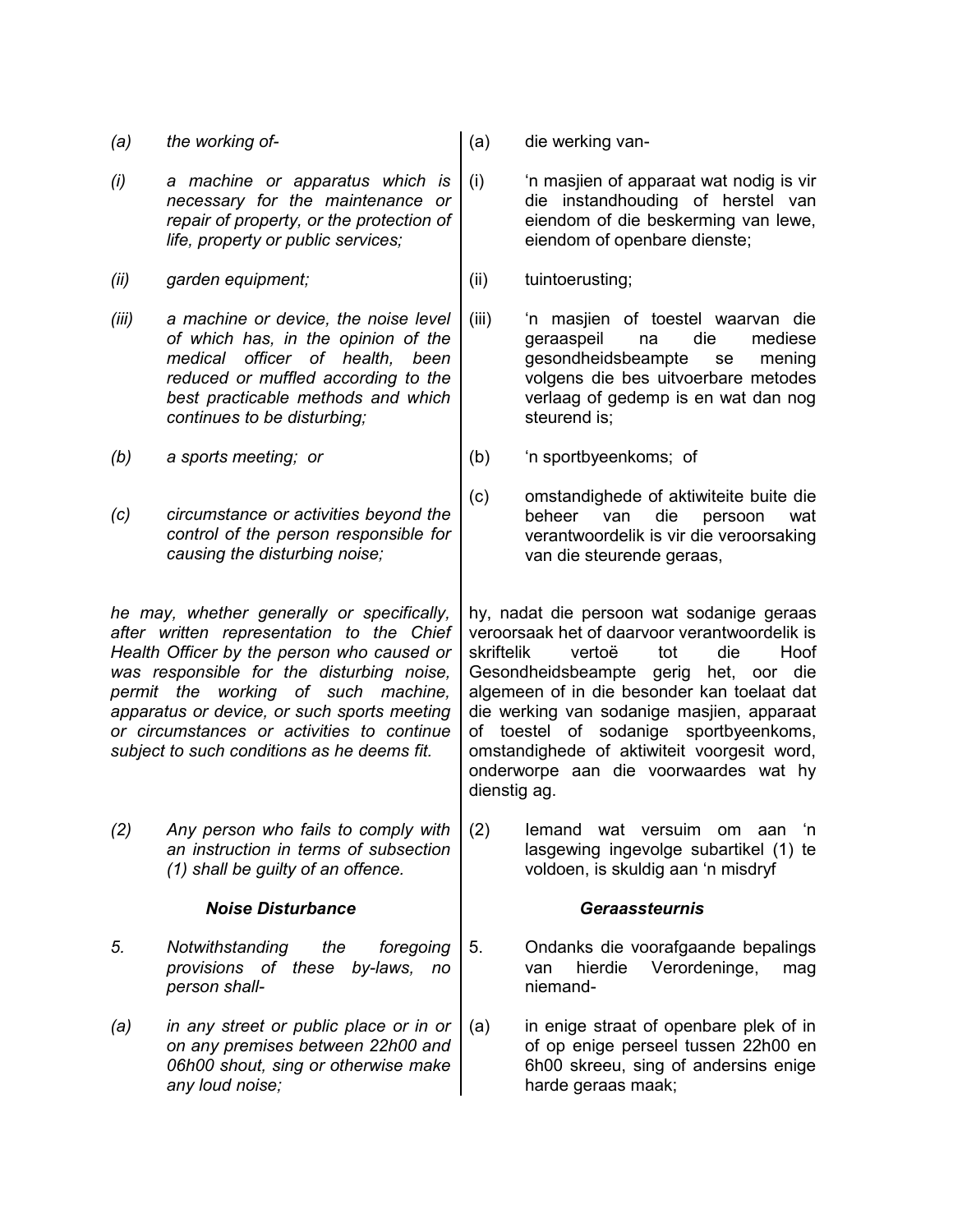- *(b) operate, play or sanction the operation or playing of any radio, television set, phonograph, drum, musical instrument, sound amplifier or similar device which produces, reproduces or amplifies sound;*
- *(c) operate or sanction the operation of any warning device, siren, hooter, or any similar device, other than in an emergency or when required by law;*

*(d) sanction or passively allow any burglar device to sound either continuously or intermittently for more than 20 minutes after it has begun sounding;*

*(e) keep, possess or harbour in or on any premises any animal or bird, or sanction the keeping, possession or harbouring in or on any premises of any animal or bird: or*

*(f) operate or sanction the operation of any lawnmower, other garden machinery or power operated tool between 14h00 an 16h00 on a Sunday;*

*Which may in whatever manner disturb or hinder the comfort, convenience, peace or quiet of the public.*

*6. Any authorized officer of the Council may, for any purpose connected with the enforcement of these by-laws, and without previous notice, enter any property and make such examination, enquiry and inspection thereon as he deems fit, and he or any person instructed by him may take such steps as may be necessary to silence any noise for the purpose of determining the ambient sound level.*

- (b) enige radio, televisiestel, fonogram, trom, musiekinstrument, klankversterker of soortgelyke toestel wat klank voortbring, weergee of versterk, bedien, bespeel of die bediening of bespeling daarvan magtig;
- © enige waarskuwingstoestel, sirene, toeter of enige soortgelyke toestel gebruik of die gebruik daarvan magtig behalwe in 'n noodgeval of wanneer dit regtens vereis word;
- (d) magtiging verleen of passief toelaat dat enige diefalarmtoestel of aanhoudend of met tussenposes langer as 20 minute lui nadat dit begin lui het;
- (e) in of op enige perseel enige dier of voël aanhou, besit, skuiling gee, of toelaat dat enige dier of voël in of op enige perseel aangehou;
- (f) enige grassnyer, ander tuinmasjinerie of kraggereedskap tussen 14h00 en 16h00 op 'n Sondag gebruik of magtig dat dit gebruik word;

wat op enige manier die gemak, gerief, rus of stilte van die publiek kan versteur of belemmer nie.

## *Right of Entry Reg van Toegang*

6. Enige gemagtigde beampte van die Raad kan vir enige doel wat verband hou met die toepassing van hierdie verordeninge, sonder om vooraf kennis te gee, enige eiendom betree en sodanige ondersoek, navraag en inspeksie daarop doen wat hy dienstig ag, en hy, of 'n persoon aan wie hy opdrag gegee het, kan sodanige stappe doen as wat nodig is om die geraas stil te maak vir die doel om die ongewingsklankpeil te bepaal.